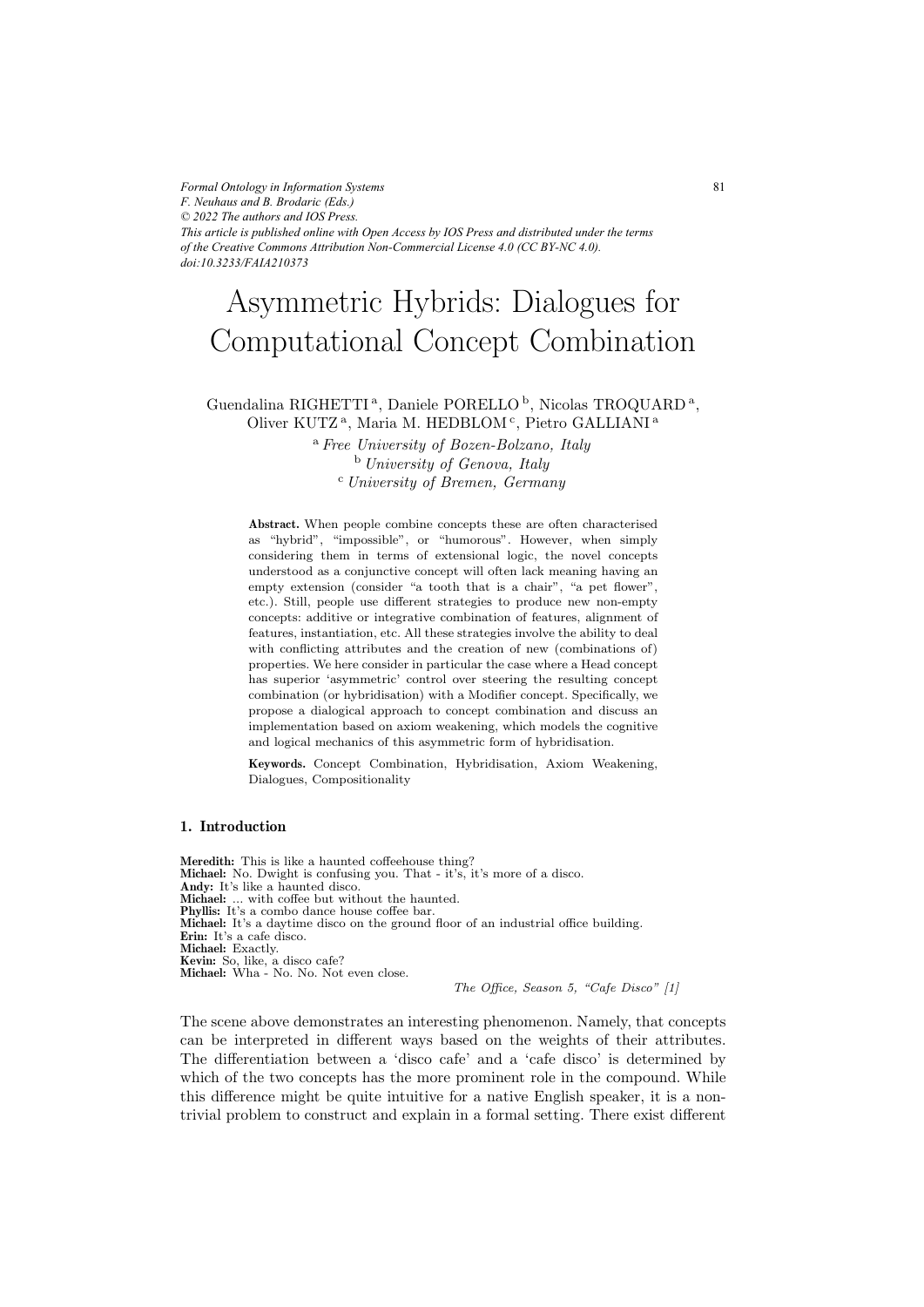views of what concepts are and how they should be represented. The logic-based view aims to represent concepts in term of definitions or, more precisely, as sets of individually necessary and jointly sufficient conditions [2]. In this setting, the combination of two or several concepts is commonly understood in terms of set theoretic operations. This view presents advantages for classic knowledge representation, mostly because it offers a compositional and well-understood semantics that is in line with mainstream reasoning systems. Unfortunately, empirical evidence in psychology and cognitive science has shown that many concepts lack precise definitions, being subject to various degrees of indeterminacy as well as to typicality effects [3]. Moreover, as we will further discuss, a number of cognitive phenomena linked to concept combination are difficult to reconcile with a straightforward modelling of concepts using Boolean extensional logic [4].

This paper will analyse the case of "incompatible" combinations, based on the empirical research on *impossible combinations* [5, 6, 7] and hybridisation [8], focusing on *asymmetric combinations*. Impossible conceptual combination (e.g. the combination of Fish and Vehicle, of Furniture and Fruit,..) has been studied in the context of experimental psychology to investigate the flexibility and adaptability of concept meaning. If we look at concepts simply from an extensional point of view, when combining concepts without obvious similarities or shared features, the intersection will often be empty. Still, people use different strategies to produce creative non-empty concepts: alignment of features, instantiation, features emergence etc. These strategies involve the ability to deal with conflicting attributes and the creation of new properties: simply put, a sort of game of meaning negotiation.

In order to elucidate and model the cognitive and logical mechanics in this kind of asymmetric concept combination, we here propose a computational framework based on three essential ingredients:

- (1) a computational model of concept combination taking into account cognitive aspects [9];
- (2) formal approaches based on axiom weakening [10];
- $(3)$  an agent-based dialogical implementation<sup>1</sup> combining  $(1)$  and  $(2)$  to simulate meaning negotiation and construction in the asymmetric combination as it is found in the literature on hybrid concepts [7, 8].

Our approach to hybrid concept combination is related to conceptual blending (e.g. [11]) and, in particular, the distinction between Head and Modifier is reminiscent of asymmetric amalgams [12]. Please note, however, that our approach does not rely on the identification of a shared structure between the two input spaces via anti-unification — i.e. it does not require the identification of a *generic space* to steer the combination process. In contrast, our focus is on the asymmetric roles of Head and Modifier in the combination process [6], the integration process, and the resulting hybrid aspects of the combined concept [7, 8].

A similar distinction between Head and Modifier concepts is used in [13], where the authors propose an algorithm for concept combination based on a

<sup>&</sup>lt;sup>1</sup>The notion of dialogue here is quite abstract and the choice of the term "dialogue" is justified by the intention to point to the literature in multiagent systems and dialogical logics.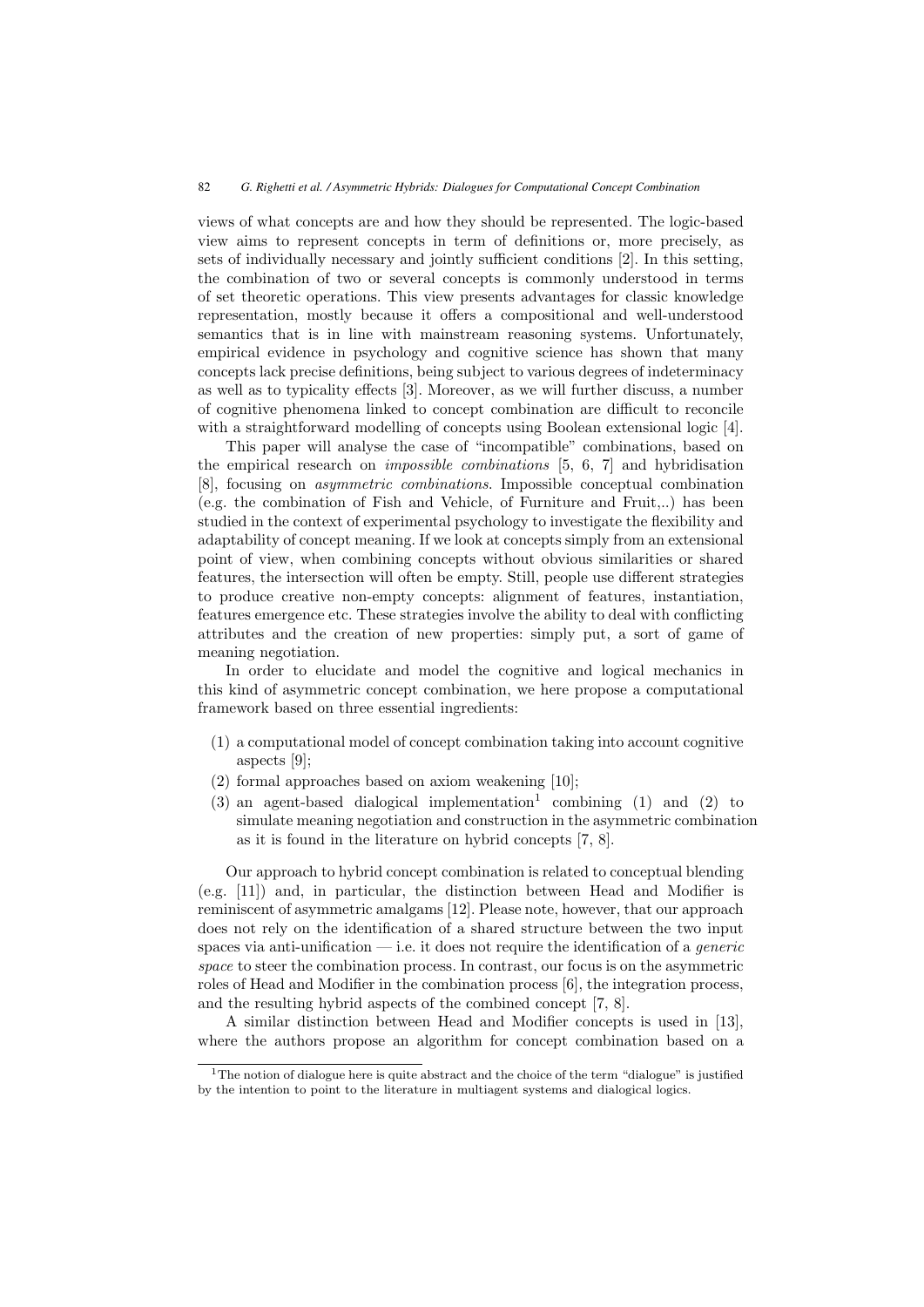non-monotonic description logic of typicality. In contrast to our approach, which relies on axiom weakening, the proposed algorithm discards all the axioms of the Modifier which are inconsistent with the Head concept. The only constraint is that the combined concept should not be trivial, i.e., should not include *all* the features associated with the Head concept. It is not obvious how such a procedure could account for the kind of impossible combination proposed here.

The agent-based dialogical concept combination proposed in this paper is taking concept combination approaches further particularly regarding the so far rather monolithic debugging techniques for inconsistent blends, see [14].

More in line with our work is [15], which employs epistemic logic to negotiate the debugging of aligned ontologies. In terms of cognitive heuristics, the work proposed here goes beyond the plain distinction between Head and Modifier, and instead presents a model of steering the dynamics of cognitive concept combination as suggested by the results of Hampton [6].

#### **2. Forms of Concept Combination: Hybridity and Impossibility**

Knowledge Representation (KR) systems are usually characterised by their compositional behaviour. Compositionality is the principle according to in which any complex concept or expression is understood as a function of the parts it is composed by, plus a set of syntactic operations to combine them. This perspective became a cornerstone of classical logic and moved from there to be also a paradigm in description logic. In this setting, where concepts are essentially considered in terms of sets, the combination of two (or several) concepts is mostly understood in terms of set theoretic operations. The compound concept "Tool Weapon" would be understood as the intersection of the set of tools and the set of weapons (the component concepts). Compositionality is sometimes used to explain, at least in part, the ease and prolific ability by which humans create and understand new and meaningful phrases, arguably, part of its theoretical strength. In KR, in particular, it offers the advantage of having a clear and well understood semantics. Related to compositionality, one beneficial feature of many KR systems is attribute inheritance. Namely, for each class  $A$  in an ontology, the instances of sub-classes  $B \subseteq A$  would inherit all the attributes from the super-<br>class. For combined concents this would mean that what lies in the intersection of class. For combined concepts this would mean that what lies in the intersection of two concepts would inherit all the features normally associated to any conjunct (see [16] for a recent simulation study on inheritance illustrating the complexity of the issues involved).

The process of concept combination has been extensively studied in the field of cognitive science and experimental psychology. This led to several distinct accounts of concept combination, diverging widely from what is expressible in terms of intersections of sets [4, 8, 17, 18].

**Hybridity.** For instance, it is possible to distinguish between different kinds of combinations depending on whether we consider adjective-noun combinations or noun-noun combinations. Although, in simpler logical modellings, they are often treated in the same way, it is at the same time normally assumed that noun-noun combinations involve much more semantic change in the compound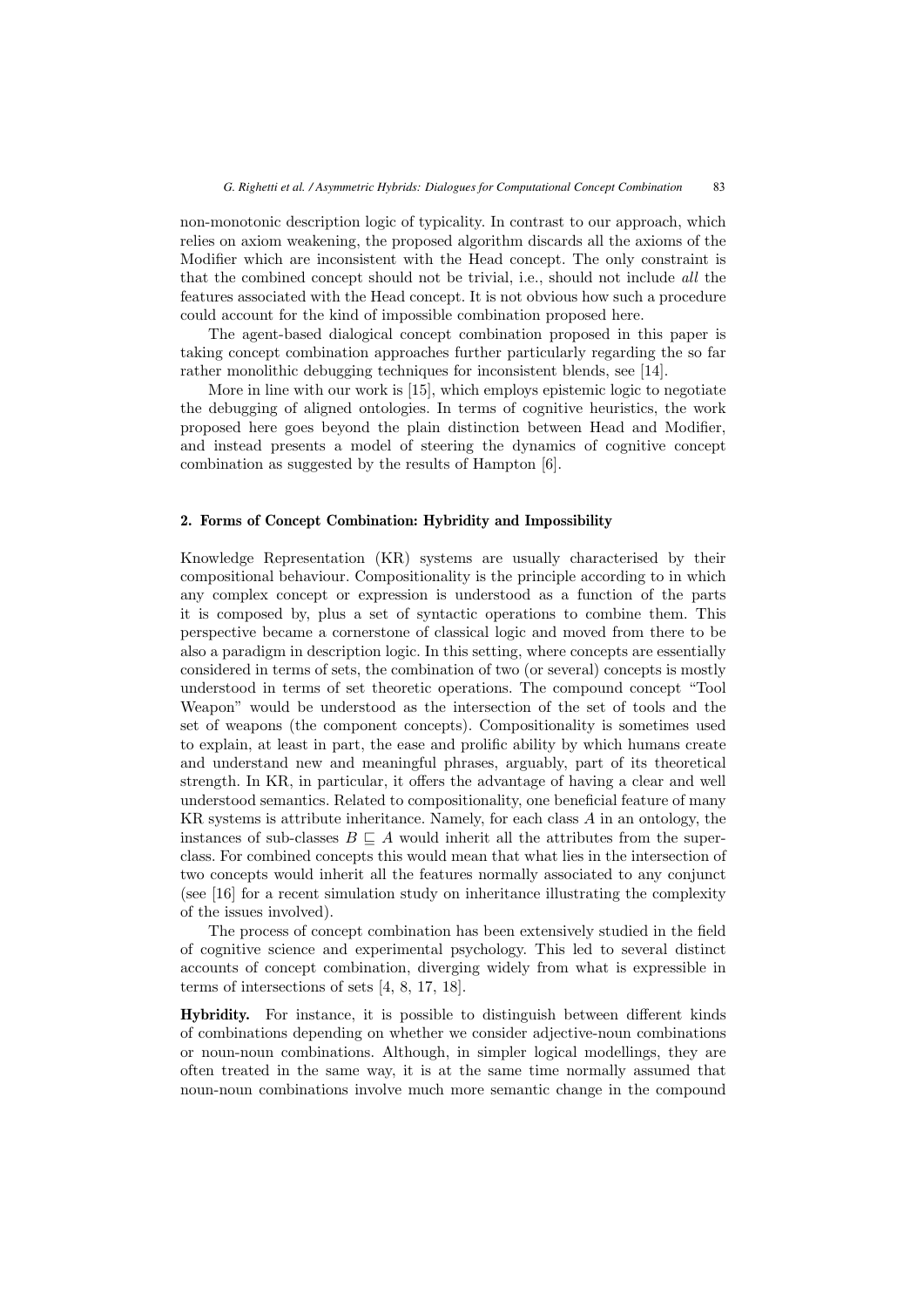concept [18]. Looking at noun-noun combinations in English, two parts can be distinguished, the Head and the Modifier, depending on the syntactic construction of the compound (this has been extensively studied in Linguistics, see e.g. [19]). Considering again "Tool Weapon", the noun "weapon" would play here the role of the Head, whereas "tool" would be the Modifier. As the names suggest, the Head provides the base category of the combined concept, whilst the Modifier alters the attributes of the Head. This means that humans interpret "Weapon Tool" (e.g. a certain repair tool for the Avtomat Kalashnikova) significantly different from a "Tool Weapon" (e.g. James Bond's typical screwdriver-shaped flame thrower). Clearly, any formal system employing compositional and commutative conjunction for such purposes would not be able to distinguish the two cases. Accounting for the difference in attribute inheritance is an important but logically challenging problem.

According to Wisniewski [8], there exist at least three ways to interpret noun-noun combinations: 1) The first is the *relation-linking* interpretation, where some kind of relation between the components is highlighted (using Wisniewski's example [8, p. 168] a *robin snake* is a snake that eats robin). 2) The second is the *property* interpretation, where one or more properties of the Modifier noun apply to the Head concept (a *robin snake* is a snake with a red under-belly [8, p. 169]). 3) The third is called *hybridisation*, where the result of the combination corresponds essentially to a 'mesh-up' or 'blend' of both components.

We focus here on the third kind of combination interpretation, *Hybridisation*, and give a formal definition and computational account of it. In [8], the author refers to this last kind as a "combination of the two constituents [. . . ] or a conjunction of the constituents" (p. 169). Conceptually, this corresponds to the combinations analysed in [4]. In [4]'s experiments, people were asked to interpret noun-noun combinations expressed with a that-clause (e.g. a Tool Weapon is expressed as a "Weapon that is also a Tool"). This was done to encourage people to think of the combination in conjunctive terms [6]. Hampton's experiments [4] are of particular interest because he analysed the combination of ordinary concepts in terms of a logical interpretation. He found that, although it was possible to identify predictable patterns in the relation between compound and components, people are often not consistent with the rules of set theory.<sup>2</sup>

**Impossibility.** In a series of experiments [5, 6, 7], Hampton asked people to combine concepts that usually would not be combined, leading to impossible, or at least imaginary, objects. The aim of the investigation was to analyse the underlying principles for concept combination in a setting free from bias and prior knowledge of the concepts involved in order to study how adaptable and flexible concepts are. In [6], people were presented with a list of concept pairs (e.g. "Furniture" and "Fruit", "Vehicle" and "Fish", "Bird" and "Kitchen Utensil", etc.). Then, they were asked to imagine the objects resulting from the combination (e.g. "a Vehicle which is also a Fish"), and to describe, or draw, the attributes they would expect such an object to have. If analysed in terms of settheoretic operations, the intersection of the concepts involved would be the empty set, and the set of axioms associated to both component concepts would likely

<sup>2</sup>For a formal analysis of these Hampton phenomena in weighted logics, we refer to [20, 21].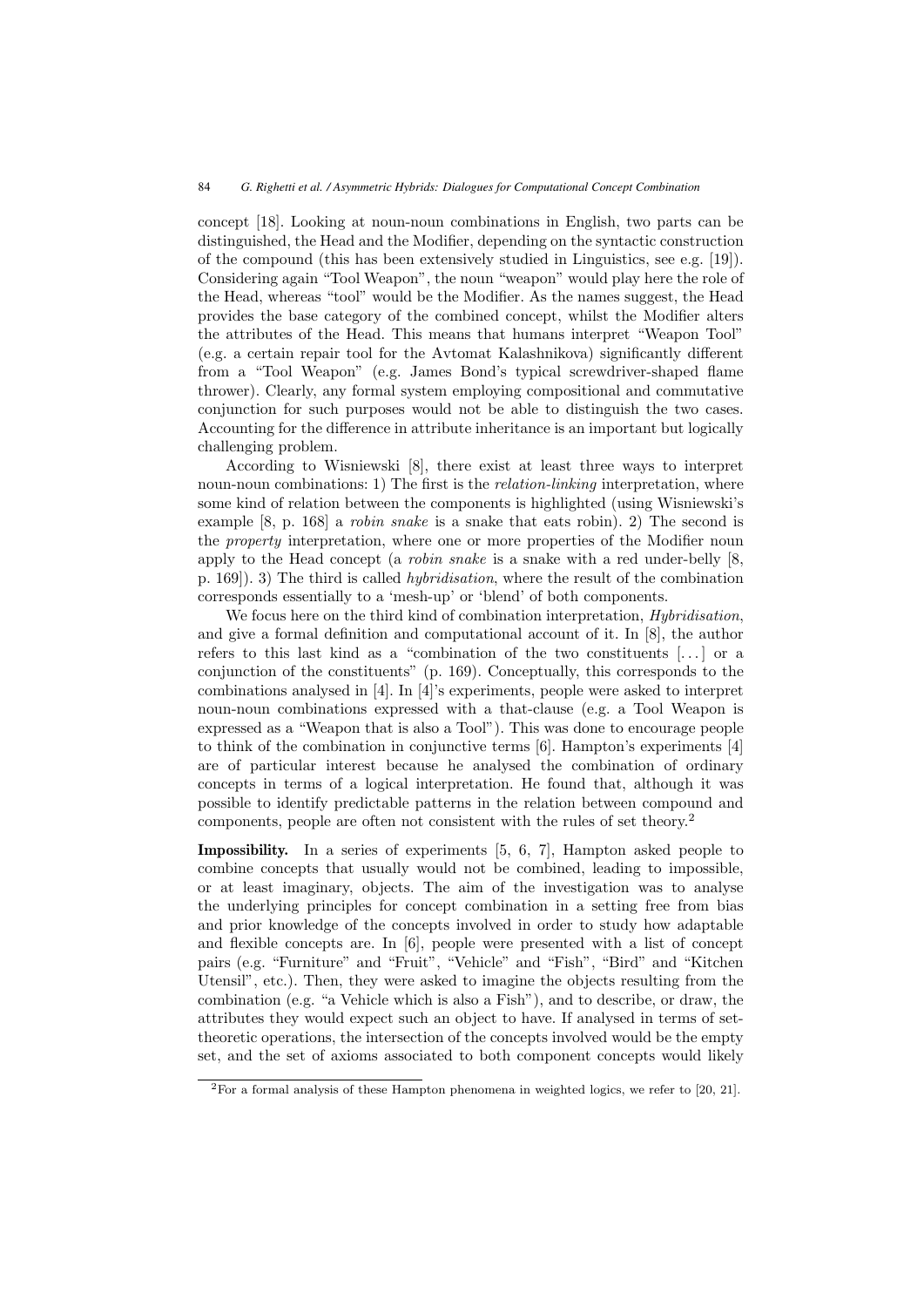be inconsistent. Still, subjects showed a great variability of strategies to solve incompatible combinations. In this context, the process of properties *alignment* is particularly interesting. In order to select the 'right' properties for the compounds, people try to align properties and functions of the two component concepts. This was also noticed by [8], which, particularly in relation to hybridisation, proposed a comparison and alignment model where the Head and Modifier concepts are first aligned, so that the properties of one concept are put in correspondence with the properties of the other, and then are compared to find connections. This process can then go in quite different directions. First, subjects can find some *alignable differences* [17]: once the two representation are aligned, it is possible to find differences wrt. some of the aligned properties (or dimensions). In [6, table 9], for instance, when people analysed the concept "a Fruit which is a kind of Furniture", they tended to align the skin of the fruit with the fabric of a sofa. Or, when asked about "a Vehicle which is a kind of Fish", they reasoned that both could move, or made the analogical mapping between fuel and food. This alignment process corresponds to either finding commonalities in the differences that helps to understand which properties of the Modifier are integrated into the Head concept, or to find strong incompatibilities between the concepts. For instance, subjects could notice that, whereas a piece of furniture is made to last, fruit is perishable. Likewise, while a vehicle is normally controlled, a fish is likely to be 'self-motivated'. In these cases, people react to incompatibilities producing new, or *emergent* attributes [6]. Emergent attributes are defined as features that were not listed as true neither of the Head concept, nor of the Modifier, but that appear, or emerge, for the combined concept.

Another strategy observed by Hampton in his experiments is the process of *instantiation*: when asked to combine two super-ordinate categories (such as Vehicle and Fish or Fruit and Furniture), people would find it easier to come up with a solution "instantiating" one of them to a more basic and well-known category (combining e.g. Boat and Fish, or Banana and Furniture). Moreover, some of the categories were more likely to be instantiated than others (for instance, the category of Vehicle was almost always instantiated, whereas this very rarely happened to the one of Fish). The phenomenon of instantiation does not have an obvious explanation, since a more general concept would pose fewer constraints on the combination. Likely this is due to the fact that basic categories are easier to be imagined and more familiar to subjects, with more concrete properties to combine [7].

Aside from all these strategies, it is possible to observe some asymmetries between the Head and Modifier even in the case of impossible combinations. Hampton [7] shows that the solutions elaborated from the subjects usually bear more similarity to the Head noun than to the Modifier. Also in the case of impossible combinations, subjects keep the Head noun as a base to be modified by means of the Modifier.

#### **3. Concept Refinements and Axiom Weakening**

We here consider ontologies as sets of formulae in an appropriate logical language with the purpose of describing a particular domain of interest. The choice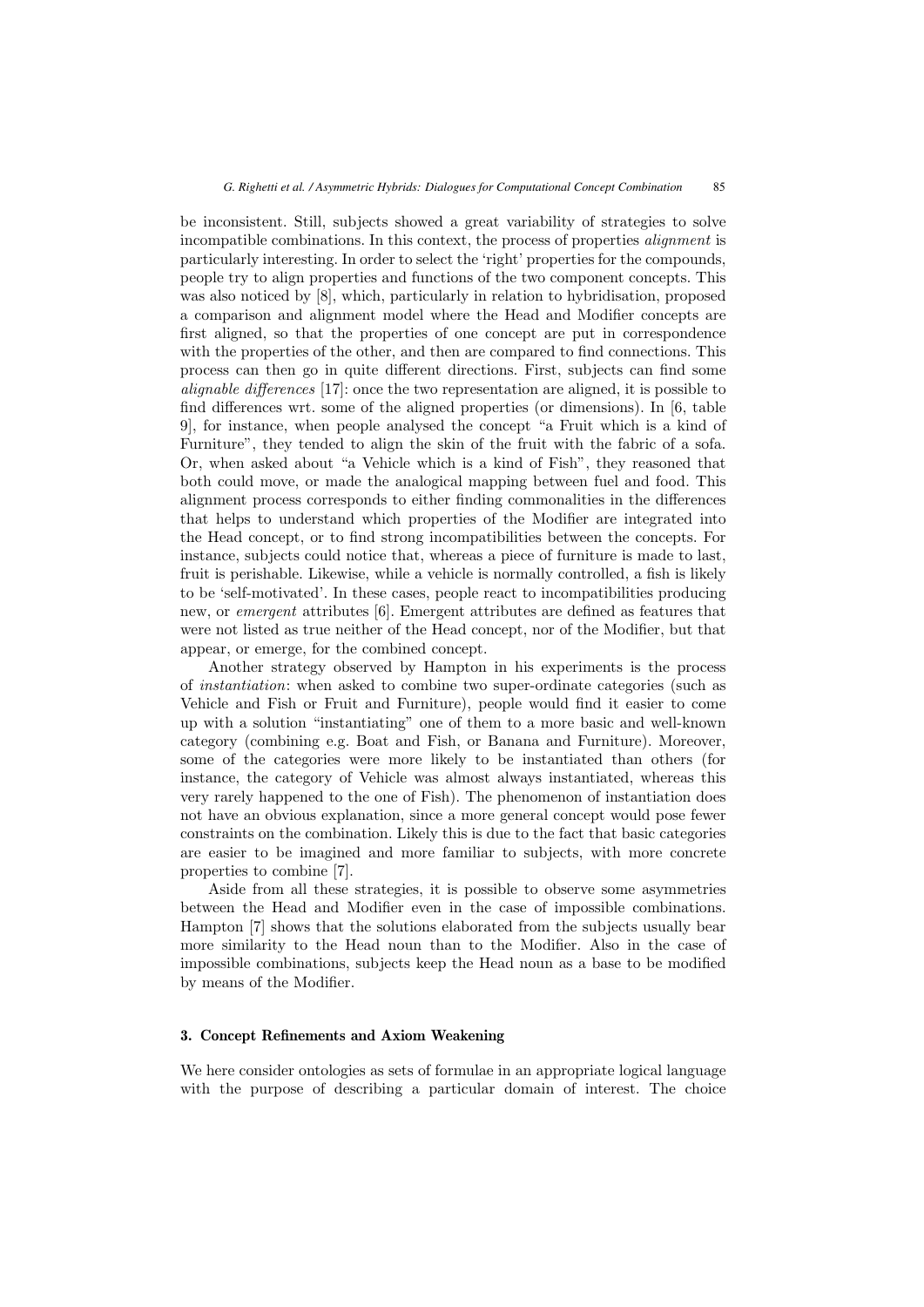of a specific logic used is not crucial to our general approach, but we here employ the well-known description logic ALC both for illustrating examples and in our experimental prototype implementation. Syntactically, the  $\mathcal{ALC}$  concept language is based on two disjoint sets  $N_c$  and  $N_R$  of *concept names* and *role names*, respectively. The set of ALC *concepts* is generated by the grammar  $C ::= A \mid \neg C \mid C \sqcap C \mid C \sqcup C \mid \forall R.C \mid \exists R.C, \text{ where } A \in N_C \text{ and } R \in N_R.$  We denote by  $\mathcal{L}(N_C, N_R)$  the set of  $\mathcal{ALC}$  concepts built over  $N_C$  and  $N_R$ . Axioms are *general concept inclusions* (GCIs) or *individual assertions*. GCIs are of the form  $C \subseteq D$ , where C and D are concepts. Finite sets of GCIs are called TBores which constitute the general terminological knowledge of the ontology *TBoxes* which constitute the general, terminological knowledge of the ontology. Finally, individual assertions are of the form  $C(a)$  where C is a concept and a an individual name; such statements constitute *ABoxes*. We assume standard DL syntax and semantics [22]. By  $\mathsf{sub}(C)$  we denote the set of subconcepts of C, defined recursively as usual. The set of subconcepts in an axiom  $C \subseteq D$  is  $\mathsf{sub}(C \sqcap D) = \mathsf{sub}(C) \sqcup \mathsf{sub}(D)$ ; also  $\mathsf{sub}(C(a)) = \mathsf{sub}(C)$  and  $\mathsf{sub}(O)$  denotes  $\mathsf{sub}(C \sqsubseteq D) = \mathsf{sub}(C) \cup \mathsf{sub}(D)$ ; also,  $\mathsf{sub}(C(a)) = \mathsf{sub}(C)$ , and  $\mathsf{sub}(O)$  denotes the set of all the subconcents of all the axioms in O the set of all the subconcepts of all the axioms in O.

Refinement operators [10, 23] have been used for ontology aggregation in [24]. Here, they will be instrumental for concept combination. Given the quasi-ordered set  $\langle \mathcal{L}(N_c, N_R), \sqsubseteq \rangle$ , a generalisation refinement operator satisfies  $\gamma_O(C) \subseteq \{C' \in \mathcal{L}(N_c, N_R) \mid C \sqsubseteq_C C' \}$ . A specialisation refinement operator satisfies  $g_O(C) \subseteq$  $\mathcal{L}(N_c, N_R) \mid C \sqsubseteq_O C'$ . A specialisation refinement operator satisfies  $\rho_O(C) \subseteq$ <br> $\{C' \in \mathcal{L}(N, N_P) \mid C' \sqsubseteq_O C\}$  Generalisation refinement operators take a concept  $\{C' \in \mathcal{L}(N_c, N_R) \mid C' \sqsubseteq_O C\}$ . Generalisation refinement operators take a concept  $C$  as input and return a set of descriptions that are more general than  $C$  by taking  $C$  as input and return a set of descriptions that are more general than  $C$  by taking an ontology O into account. A specialisation operator, instead, returns a set of more specific descriptions. We can now define the notion of axiom weakening. The set of weakenings of an axiom wrt. a reference ontology  $O$  is defined as follows. Given an inclusion axiom  $C \subseteq D$  of O, the set of (least) *weakenings* of  $C \subseteq D$  with  $O$  denoted by  $g_O(C \subseteq D)$  is the set of all axioms  $C' \subseteq D'$  such C 느<br>that  $\subseteq D$  wrt. O, denoted by  $g_O(C \sqsubseteq D)$ , is the set of all axioms  $C' \sqsubseteq D'$  such  $C' \in g_O(C)$  and  $D' = D$  or  $C' = C$  and  $D' \in g_O(D)$ . Given an individual that  $C' \in \rho_O(C)$  and  $D' = D$  or  $C' = C$  and  $D' \in \gamma_O(D)$ . Given an individual assertion  $C(a)$  of O the set of (least) weakenings of  $C(a)$  denoted  $g_O(C(a))$  is assertion  $C(a)$  of O, the set of (least) *weakenings* of  $C(a)$ , denoted  $g_O(C(a))$ , is the set of all axioms  $C'(a)$  such that  $C' \in \gamma_O(C)$ .<br>The proposal laid out in this paper can make

The proposal laid out in this paper can make use of any refinement operator. When specific refinement operators are needed, as e.g. in examples and the implementation, we will be using the refinement operators from [10].

## **4. Dialogues for Concept Combination**

We assume two agents,  $h$  and  $m$ , are interacting, trying to build a consistent compromise ontology  $R$  describing a concept. Each agent has an ontology associated,  $O_h$  and  $O_m$ , describing their initial version of R. Moreover, they each have a preference orderings  $\prec_h$  and  $\prec_m$  over the axioms of their respective ontology. The preferences represent the importance of the axiom for describing the concept.

In the dialogue, the agents are proposing in turn axioms coming from their ontology to be added to the ontology under construction  $R$ , weakening them when necessary. This is inspired by an approach from [24] for ontology aggregation. When the axioms proposed by the agents turn out to render the devised ontology inconsistent, the axiom weakening procedure is called to solve that inconsistency. A dialogue protocol is described informally in Algorithm 1.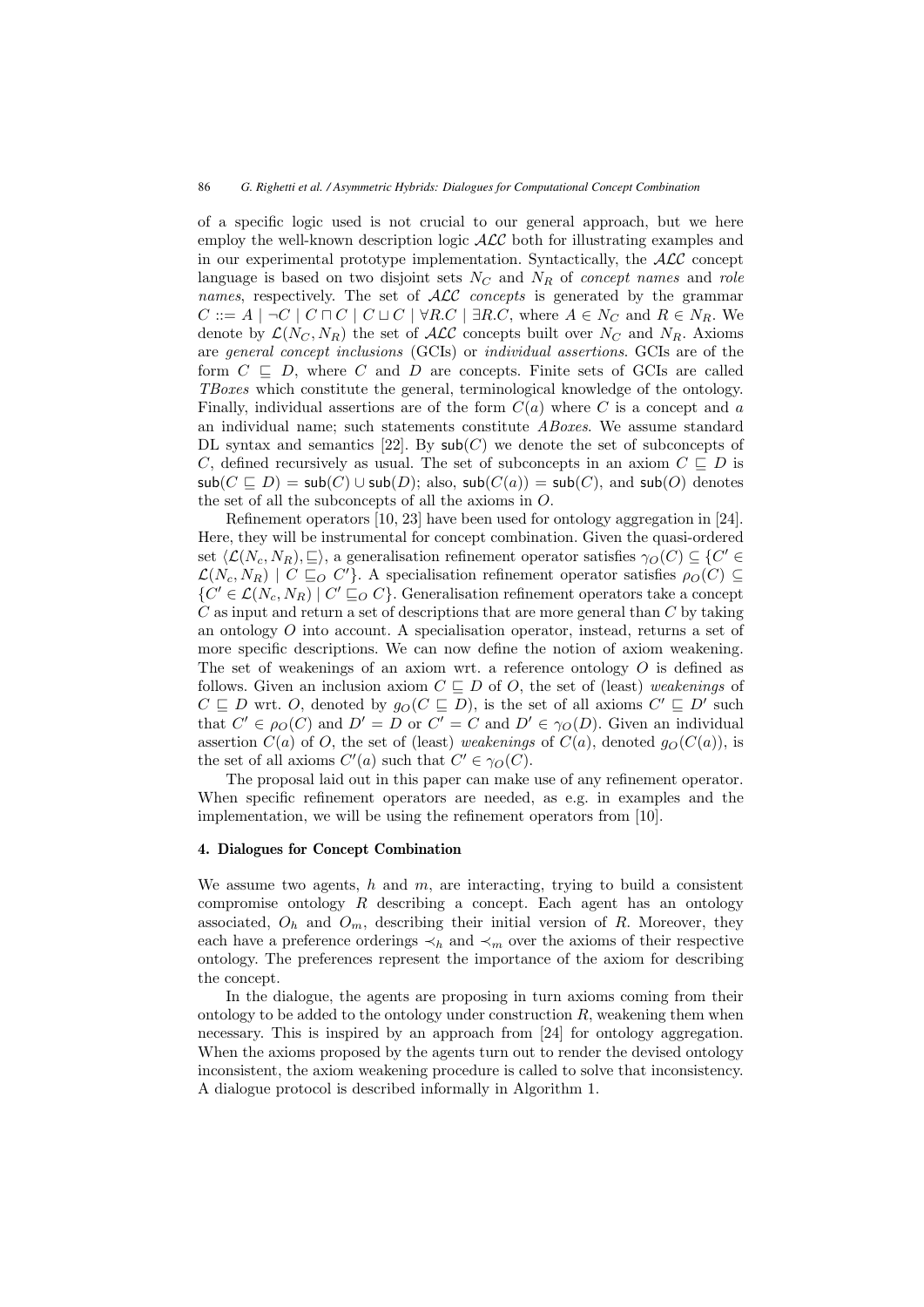```
Algorithm 1 Combination(O_{init}, O_h, \prec_h, O_m, \prec_m, prob_h)
```

```
1: R \leftarrow O_{init}2: TreatedAxioms \leftarrow \emptyset3: FinishedAgents \leftarrow \emptyset4: ag \leftarrow \text{RandomPickOneAgent}(prob_h, \{h, m\})5: while \text{FinishedAgents} \neq \{h,m\} do
 6: if \forall axiom \varphi \in O_{\text{ag}}: \varphi \in \text{TreatedAxi} or R entails \varphi then<br>7: FinishedAgents \leftarrow FinishedAgents \cup {ag}
                   7: FinishedAgents ← FinishedAgents ∪ {ag}
 8: else
 9: \varphi \leftarrow \textbf{FavoriteNextAxiom}(\prec_{\text{ag}}, O_{\text{ag}}, \text{TreatedAxioms}, R) \triangleright \text{Favorite axiom of agent ag},not in TreatedAxioms, and not entailed by R
10: TreatedAxioms ← TreatedAxioms ∪{\varphi}<br>11: while R \cup {\lbrace \varphi \rbrace} is inconsistent do
11: while R \cup {\varphi} is inconsistent do<br>12: \varphi \leftarrow \textbf{RandomPickOneWeather}12: \varphi \leftarrow \textbf{RandomPickOneWeakening}(g_R(\varphi))<br>13: R \leftarrow R \cup {\varphi}13: R \leftarrow R \cup \{\varphi\}<br>14: \qquad \qquad \text{ag} \leftarrow \text{Random}\text{arg} \leftarrow \text{RandomPickOneAgent}(prob_h, \{h, m\})15: return R
```
The algorithm takes a few parameters: an initial ontology  $O_{init}$ , an ontology  $O_i$  for each agent  $i \in \{h, m\}$ , a (strict) preference order  $\prec_i$  over the set of axioms  $O_i$  for each agent i, and a probability prob<sub>h</sub> of agent h to take a turn.

The algorithm iteratively builds an ontology  $R$  for the combined concept, initialised with  $O_{init}$ . The two agents take turns randomly following the probability distribution  $(prob_h, 1 - prob_h)$ . When it is her turn, agent *i* will choose her preferred axiom  $\varphi$  in  $O_i$  according to  $\prec_i$ , and not already entailed by the combination R. As long as  $\varphi$  can not be added to R without causing an inconsistency, it is replaced by one of its weakenings in  $q_B(\varphi)$ , i.e. a weakening of  $\varphi$  wrt. the current combination R. As soon as  $\varphi$  can be added to R without causing an inconsistency, the combination R is augmented with  $\varphi$ . When all the axioms of an agent have been considered or are already entailed by the current combination, this agent is finished. This iterative process continues until all agents have finished. At the end, the combination  $R$  is returned.

In the experiments, we also consider a **bounded variant** of this algorithm, where a maximum number *max\_turns* of turns is added as a parameter, and where the **while**-loop exits after at most max turns iterations. We now state a few formal properties of these two algorithms. It is easy to see that the returned ontology R is always consistent.

**Proposition 1** (Consistency). If  $O_{init}$  is consistent and Algorithm 1 (or its bounded *variant) returns* R*, then* R *is consistent as well.*

Also, as a corollary of [25, Th. 2], we can show that the algorithm almost always terminates when using the refinement operators of [10].

**Proposition 2** (Termination). *If*  $prob_b \notin \{0, 1\}$ , then Algorithm 1 (and its bounded *variant) terminates with probability* 1*.*

Moreover, we can formulate a sufficient condition for the combination  $R$  to be maximal in the following sense: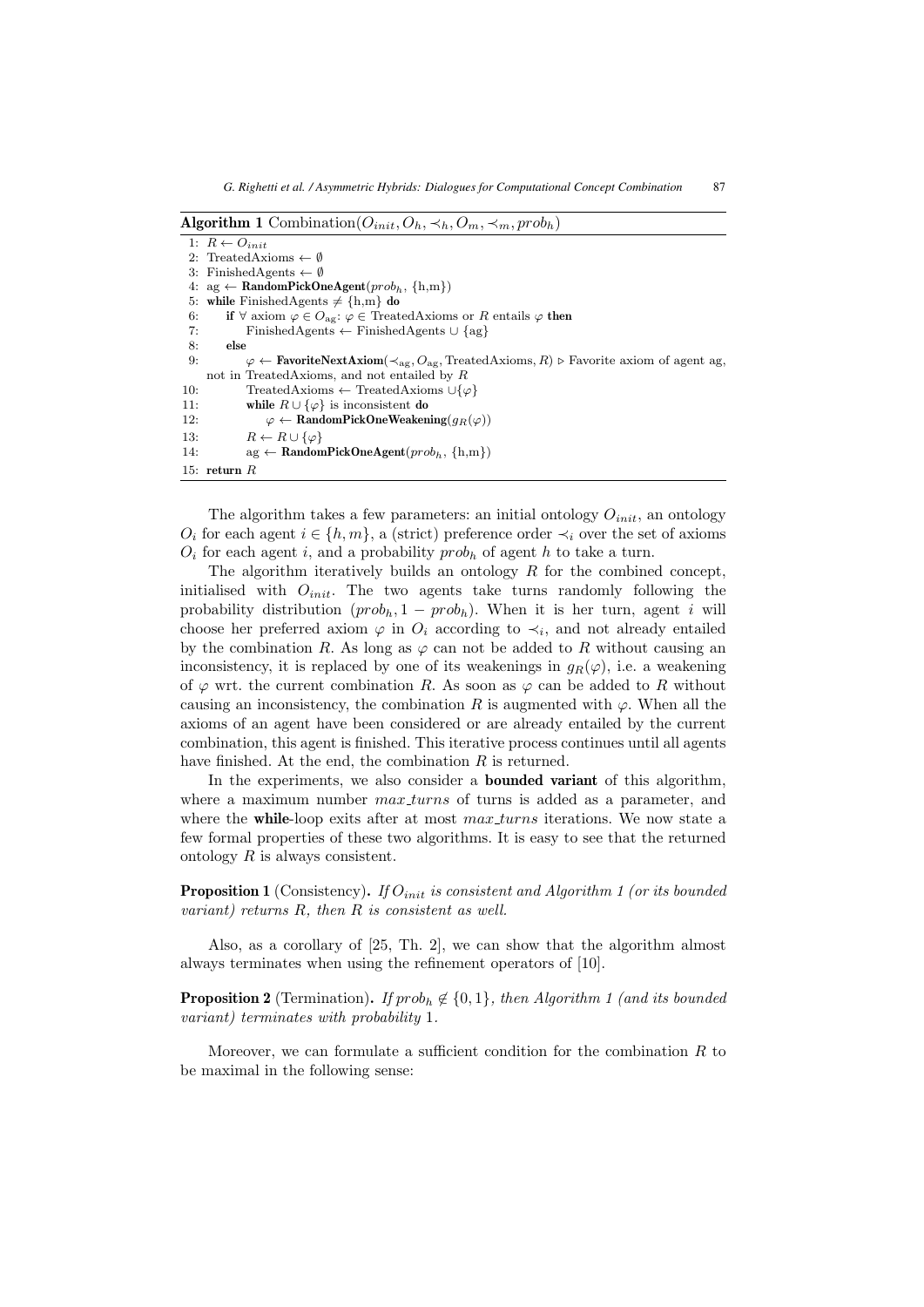**Proposition 3** (Maximality)**.** *Let* R *be an ontology returned by Algorithm 1 (or by its bounded variant with max\_turns*  $\geq |O_h \cup O_m|$  *and let*  $\varphi$  *be an axiom in*  $O_h \cup O_m$ . Then  $R \cup \{\varphi\}$  is either inconsistent or equivalent to R.

We can readily use the algorithm for asymmetric concept combination of a Head concept H described by an ontology  $O_h$  with a Modifier concept M described by an ontology  $O_m$ . The result is an ontology intended to describe the target concept MH, which is the asymmetric hybridisation of the Head concept  $H$  with the Modifier concept  $M$ .

**Probability**  $prob_h$ . The asymmetry of the hybridisation must be enforced by a suitable weight given to the Head and to the Modifier, and an appropriate probability to take turns in the dialogue. In the asymmetric case, the Head agent  $h$ will be given a greater weight than the Modifier agent, agent  $m$ ; it will have relatively more opportunities to insert its information into the hybridisation. One then needs to translate these weights into a probability for the Head and Modifier agents to take turns. In practice, one needs to consider the granularity of the information contained in both ontologies. At the time of the combination, an agent with a high granularity ontology, i.e. many detailed axioms, is likely to require more turns to add its information into the blend. To this end, we need a way to quantify the amount of information in an ontology. We take into account the logical axioms in a given ontology and also the inferred class hierarchy. Given an ontology O, we define the set of axioms in the *inferred class hierarchy* as follows:  $\inf(O) = \{C \sqsubseteq D \mid C, D \in N_C \cap \text{sub}(O), C \sqsubseteq_O D\}$ , where  $\text{sub}(O)$  is the set of subconcents appearing in O. This provides us with a useful measure to evaluate subconcepts appearing in O. This provides us with a useful measure to evaluate the 'amount' of information contained in an ontology  $O$ , namely defined as the quantity  $|O \cup \inf(O)|$ . Combining two ontologies  $O_h$  and  $O_m$  with weights  $w_h$  and  $w_m$ , agent h will play  $w_h \cdot |O_h \cup \inf(O_h)| = f_h$  turns when agent m will play  $w_m \cdot |O_m \cup \inf(O_m)| = f_m$  turns. The probability passed as a parameter to the algorithm is then  $prob_h = \frac{f_h}{f_h + f_m}$ .

**Preferences**  $\prec_h$  **and**  $\prec_m$ . The preferences of the agents represent the importance of their axioms in expressing certain features of the concept at issue, for the purpose of the specific combination. We take them here as given inputs, provided by the agents, and they partially determine the 'direction' of the combination.

**Initial Ontology**  $O_{init}$ . The choice of the initial ontology is motivated by the goal of combining two concepts. So, when combining  $H$  and  $M$ , the initial ontology  $O_{init}$  will contain the two axioms:  $\mathsf{MH} \sqsubseteq H$  and  $\mathsf{MH} \sqsubseteq M$ , where  $\mathsf{MH}$  is the target by hybrid concept. This is enough to bootstrap the formalisation of the requirement hybrid concept. This is enough to bootstrap the formalisation of the requirement that the hybrid concept is an  $H$  that is also an  $M$ . Moreover, to avoid the trivial result where the resulting ontology is consistent but the hybrid concept is unsatisfiable we must also add an axiom  $MH(a)$  for a fresh individual name a, making sure that some MH's do exist.

# **5. Computational Simulations of Impossible Combinations: The FishVehicle**

We illustrate how the two versions of our algorithm work in the case of an *impossible combination*. Namely, we simulate the combination of the concepts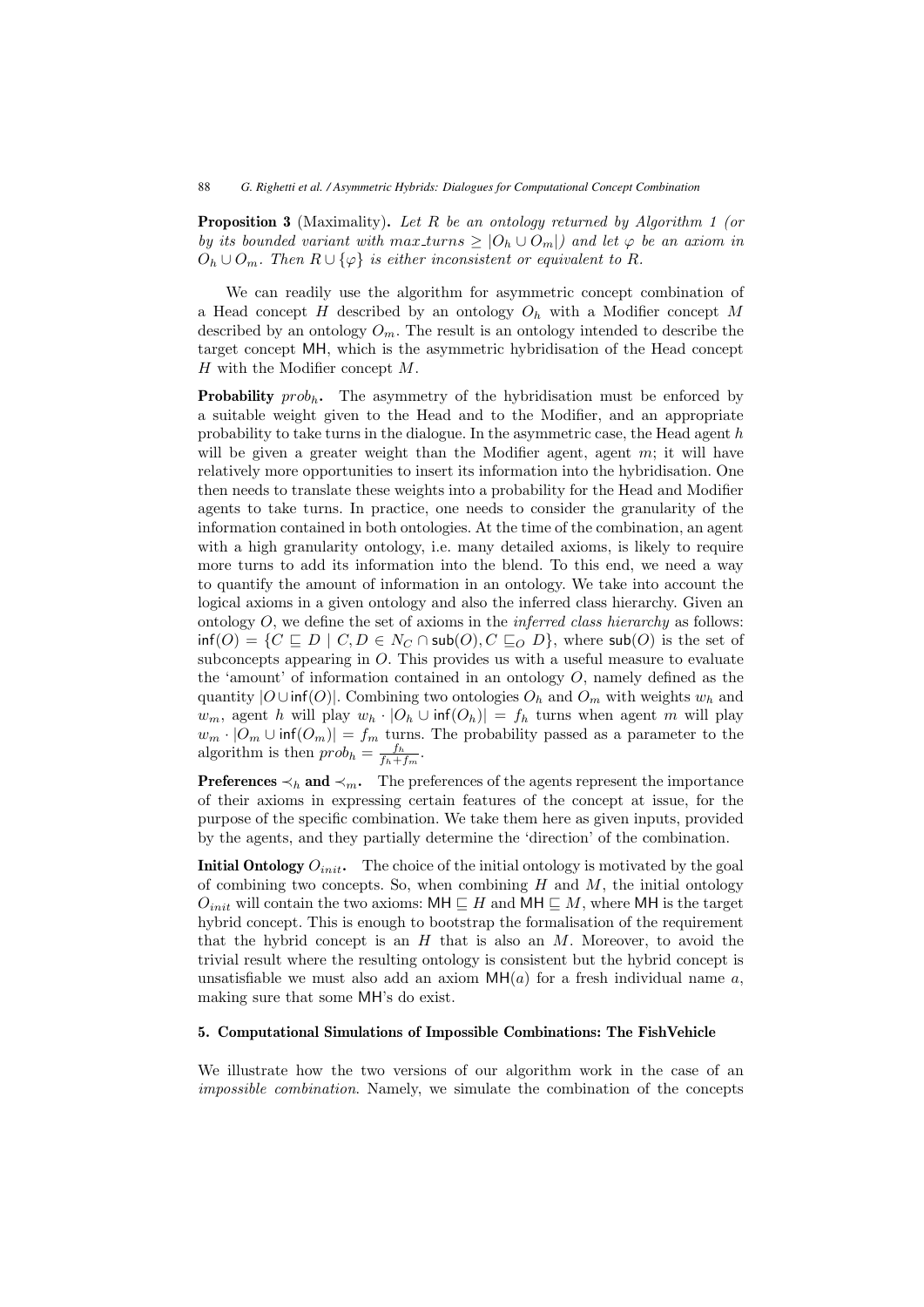Fish and Vehicle as it is described in Hampton's experiments [6] by means of our dialogue implementations.<sup>3</sup> We start with a consistent initial ontology, which will guide our weakening procedure. To provide some of the high level ontological distinctions needed for representing the input concepts, we include in our initial ontology an excerpt of the taxonomy of DOLCE, formulated in  $\mathcal{ALC}$ . DOLCE (i.e. Descriptive Ontology for Linguistic and Cognitive Engineering) is a cognitively oriented Foundational Ontology, which enables a fine-grained analysis of concepts. As such, it provides a number of basic ontological and cognitive distinctions required to represent and confront the common sense concepts at issue. The most general categories of DOLCE include Perdurants, Endurants, Abstracts and Qualities (see [26]). We are mostly interested in Endurants, and in particular in the distinctions related to Physical Endurants, which branch into Amount of Matter,Features and Physical Objects. Fish and Vehicle are indeed Physical Objects. Food and Fuel, for instance, which appear in our input ontologies in axioms such as "fish eats food", "vehicles need fuel", are here included in Amount of Matter. To state that "fish has slippery surface", we include Slippery Surface in Feature. We also use Qualities from DOLCE, to represent, for instance, the shape, the colour, the spatial locations of Fish and Vehicles. DOLCE Abstract and Space Region, i.e. values for spatial location qualities, are required to classify places such as Air, Ground, and Water, which we use in axioms such as "fish swims in water". Moreover, Abstracts allow for introducing conceptual spaces, to model the values of the individual qualities (e.g. colour, shape, weights) of fish and vehicles.

DOLCE serves to provide, via alignment, the ontological distinctions needed to represent and reason about the possible incompatibilities between the two concepts to be combined. Aside from DOLCE, the initial ontology contains also two additional axioms, which directly relate to the concept we want to build (as described in the section above): FishVehicle  $\sqsubseteq$  Fish and FishVehicle  $\sqsubseteq$  Vehicle. To ensure the concept FishVehicle is not empty, we also add an instance of the concept: FishVehicle(Wanda).

We need then two ontologies, which represent the concepts of Fish and Vehicle respectively, before the combination can be started. These can be seen as microtheories, little domain ontologies, modelling the two concepts involved. In our setting, they are associated with two different agents, and each axiom corresponds to a possible move in the dialogue. The specific content of the ontology of Vehicle (resp. Fish) is partly reverse-engineered using the information contained in Hampton's experiments described above (e.g. a fish *eats food*, is *autonomous* and can *swim*; a vehicle *needs fuel*, *is controlled*, and can *move*, etc.). Additional information (e.g. body parts, vehicle component, etc.) is inspired by the Leuven Database ([27]), which collects psychological, commonsense data on a feature generation task of 15 concepts (including fish and vehicle).

In order to make the two input ontologies of fish and vehicle interoperable, they are aligned to the common upper level provided by DOLCE (to achieve that, the classes of the domain ontologies are subsumed under the pertinent categories of DOLCE). DOLCE is particularly well-suited to account for some of the distinctions observed by Hampton in his experiments. E.g., it can

<sup>3</sup>See https://bitbucket.org/troquard/ontologyutils/src/master/.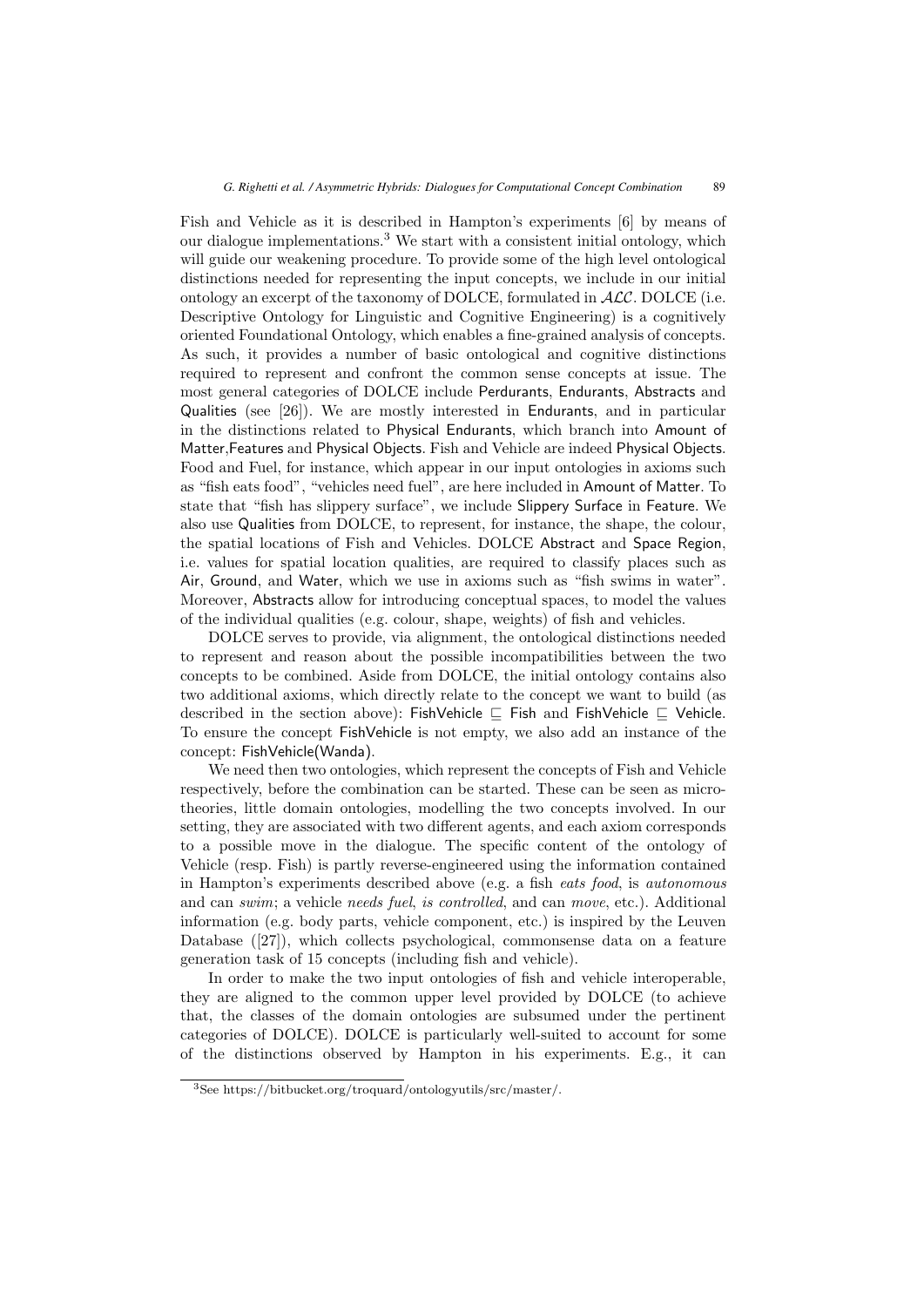capture the distinction between the agency of the Fish (modelled as a subclass of AgentivePhysicalObject) contrasting the non-agency of the Vehicle (i.e. a NonAgentivePhysicalObject), asserted indirectly through the possibility to control it.

The goal of the procedure is to build the concept of FishVehicle, which should share both features of the concept of Fish and features of the concept of Vehicle. When the algorithm starts, at each turn the agents will try to add their favourite axioms to the initial ontology. If the axiom cannot be added without causing inconsistency, it is weakened by the procedure.

We have two agents: agent h represents the Head concept (in this case, Vehicle) and agent m represents the Modifier (Fish). To implement the asymmetry of the combination, we do not distribute the turns equally between the two agents. At each round, the weight for agent h to play is higher than the one for agent m. Having the possibility to play its favourite axioms sooner, agent h is more likely to add less weakened information to the initial ontology.

The last important aspect to consider is the preference order that we put on the axioms. As already mentioned, if an axiom is preferred and added sooner to the initial ontology, it will be less likely that it causes an inconsistency and is weakened. We consider three different preference orders. Firstly, we consider an order which enforces the strength of the ontological distinctions, i.e. the link between the ontologies of Vehicle (resp. Fish) with DOLCE. Secondly, we consider the opposite situation, i.e. where the specific axioms of Vehicle (resp. Fish) were preferred. Finally, for the domain ontologies we here follow a preference order aiming at replicating the process of instantiation as described by Hampton [7] and outlined in Section 2. In this case, agent h preferred all the axioms containing information related to Car. In contrast, we left the Fish order as a random order.

The unbounded version of our algorithm ends, in any case, when both agents have done all their possible moves, and we obtain a maximally informative ontology  $R$  about FishVehicle. The bounded version ends after the selected number of moves, returning a consistent ontology  $R$  for FishVehicle.

## **6. Evaluating Asymmetric Concept Hybridisations**

Distinguishing between good and bad hybridisations is neither a straightforward task nor an entirely new one. Research on it appears both in computational creativity when evaluating machine-generated combinations [28], and in cognitive psychology, where identifying human strategies and cognitive heuristics are the focus [5]. In his experiments, Hampton asked two independent judges to evaluate on a 1 to 10 scale the 'success' of the responses given by the subjects to an impossible combinations task [7]. However, this does not tell us much about how to effectively evaluate computationally the outcome of an impossible combination.

Lacking this kind of information, what we can measure is what kind of effects our strategies show on the output of the algorithm. We therefore consider next two parameters, namely the *asymmetry* of the combination and its *hybridity*.

**Asymmetry.** The asymmetry of the combination represents the relative effect of the Head concept (e.g., Vehicle) and the Modifier concept (e.g., Fish) in the result ontology R. To measure this asymmetry we exploit a ratio of preserved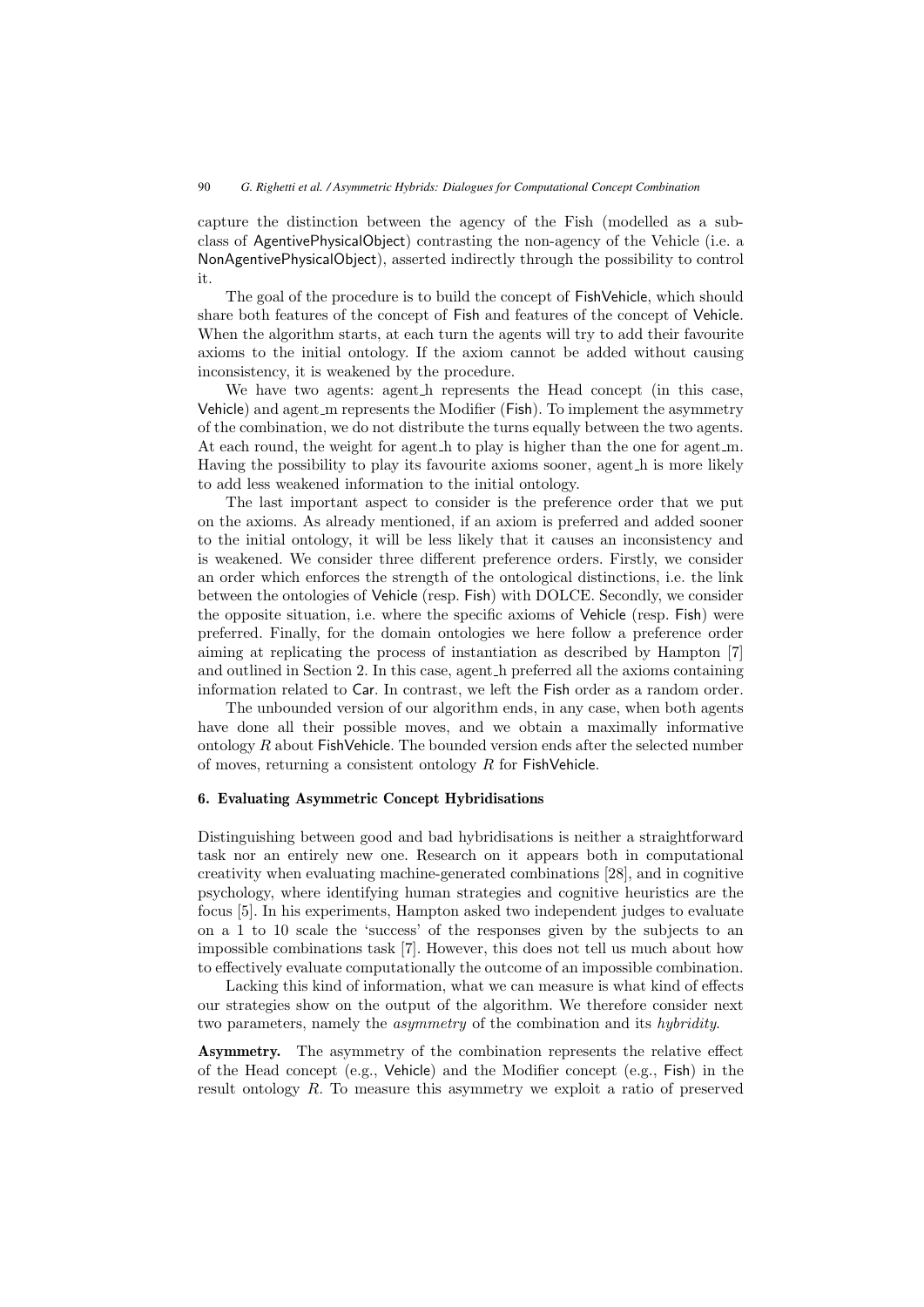information from [24]: a ratio with values between 0 and 1, measuring how much information from an ontology  $O_i$  is present in another ontology  $R$ . The *ratio of preserved information* from  $O_i$  in R is

$$
rpi(O_i, R) = \frac{|\{\varphi \in O_i \cup inf(O_i) \mid \varphi \text{ is entailed by } R\}|}{|O_i \cup inf(O_i)|}.
$$

To measure the asymmetry of the combination  $R$ , we then use the difference between the ratios of preserved information, specifically, the difference between the ratio of preserved information from  $O<sub>h</sub>$  (the ontology of the Head) in R and the ratio of preserved information from  $O_m$  (the ontology of the Modifier) in R. The measure of *asymmetry* of R is thus the number:  $\text{rpi}(O_h, R) - \text{rpi}(O_m, R)$ .

The larger the absolute value of the asymmetry, the more one of the two concepts dominates the result ontology  $R$ . Further, a positive value indicates that the Head does dominate the Modifier in the result ontology  $R$ , whilst a negative weight instead means that the Modifier does.

**Hybridity.** Intuitively, a hybrid of Fish and Vehicle should share some of its features with Fish and some others with Vehicle. To formally capture this intuition, we introduce here the notion of *hybrid description*. A hybrid description of Fish and Vehicle is something like a 'shark that needs fuel' or 'is made of metal and has fins'. More generally, we define the set of hybrid descriptions for a Head concept H and a Modifier M as the set of conjunctions  $C_h \sqcap C_m$  such that  $C_h$  $(\text{resp. } C_m)$ 

- (1) is an ascendant or descendant of H within  $O_h$  (resp. of M within  $O_m$ ), and
- (2) is **not** a (sub-)concept appearing in the ontology  $O_m$  describing M (resp.  $O_h$  describing H).

Formally, let  $O_h$  be the ontology defining the head concept H (e.g., Vehicle) and  $O_m$  the ontology defining the modifier concept M (e.g., Fish). Let MH be the target hybrid concept (e.g., FishVehicle), defined through the result ontology  $R$ . For a concept  $D$  within ontology  $O$ , define the set of ascendants and descendants (the 'lineage' of D in O) as  $\text{lin}(O, D) = \{C \in \text{sub}(O) \mid C \sqsubseteq_O D \text{ or } D \sqsubseteq_O C\}.$ <br>Then to measure the hybridity of the concept MH we count the number of times Then, to measure the hybridity of the concept MH, we count the number of times in which  $MH \sqsubseteq C_h \sqcap C_m$ , for  $C_h \in \text{lin}(O_h, H) \setminus \text{sub}(O_m)$  and  $C_m \in \text{lin}(O_m, M) \setminus \text{sub}(O_1)$  over the total number of bybrid descriptions. Notice, crucially, that we  $\mathsf{sub}(O_h)$ , over the total number of hybrid descriptions. Notice, crucially, that we exclude the ascendants and descendants which are shared by the two concepts. Formally, with  $\Lambda_H = \text{lin}(O_h, H) \setminus \text{sub}(O_m)$  and  $\Lambda_M = \text{lin}(O_m, M) \setminus \text{sub}(O_h)$ , the measure of *hybridity* of R is the number

$$
\frac{|\{(C_m, C_h) \mid C_h \in \Lambda_H, C_m \in \Lambda_M, \text{ and MH} \sqsubseteq C_h \sqcap C_m \text{ is entailed by } R\}|}{|\Lambda_H| \times |\Lambda_M|}.
$$

We evaluated the output of our algorithms on the preference orders and parameters introduced above. We present our findings next.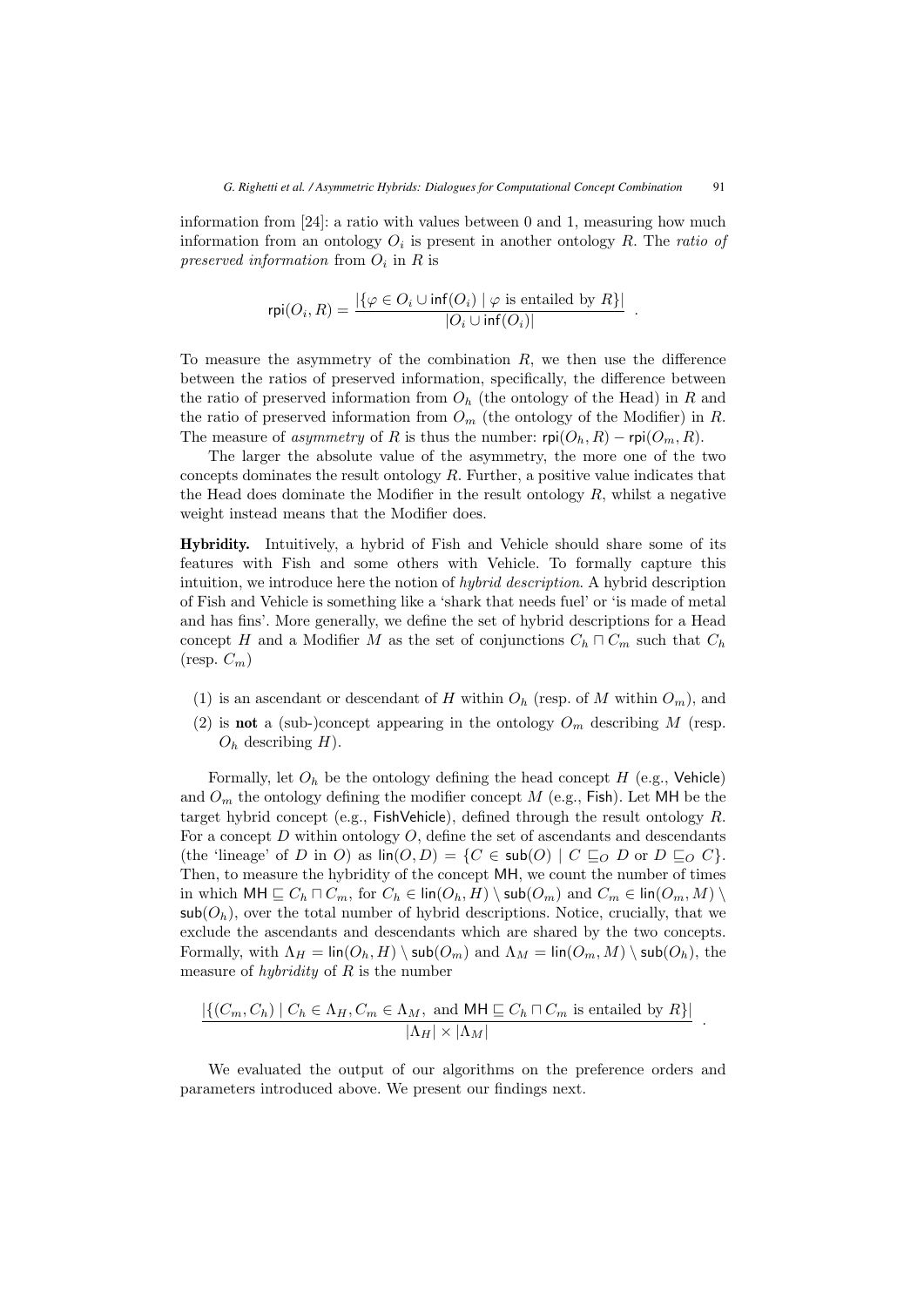

**Figure 1.** Asymmetry and hybridity values for the two preference orders, with varying weight of the Head. Bounded ∼50% refers to the bounded variant of Algorithm 1.

**Controlling the Effects of DOLCE.** In order to enforce constraints from DOLCE, agents prefer all the axioms that bridge the classes of DOLCE within our  $O_{init}$ and the classes pertaining more strictly to the ontology of Vehicle (resp. Fish). For instance, agents prefer axioms such as  $\mathsf{Artefact} \sqsubseteq \mathsf{NonAgentivePhysicalObject}.$ Agents also prefer the constraints imposed on the roles (Domain and Range). We expected that enforcing the link with DOLCE, and emphasising hard ontological distinctions, would have had a negative effect on the hybridity value.

The opposite strategy enforces the specific axioms for Vehicle (resp. Fish). The preference gave priority to all the axioms containing the concept Vehicle (resp. Fish) on the left or right side of the subsumption relation (e.g. Vehicle  $\sqsubseteq$ hasComponent.VehiclePart or  $\mathsf{Car} \sqsubseteq$  Vehicle). Enforcing first the specific information<br>for the concents to be combined, and only establishing the link with DOLCE at for the concepts to be combined, and only establishing the link with DOLCE at the end of the procedure, was expected to enhance the number of hybridisations, and thus increase the hybridity value.

At the same time, increasing the weight associated to a specific concept, i.e. increasing that agent's probability to play, was expected to increase the asymmetry between the two concepts.

This was confirmed by our experiments, as can be seen in Figure 1. Increasing the weight of the first player tends to increase the asymmetry value. This is particularly evident in the bounded cases. The value of hybridity was affected by the preference order, and prioritising the link with DOLCE critically decreases the number of hybridisations. The weights of the two players do not affect the hybridity values. By contrast, by setting boundaries, hybridity decreases.

**Simulating Hampton's Findings.** As described in Section 2, Hampton observed the tendency of people to instantiate (or specialise) general classes in order to find a solution to an impossible combination task. When instantiating the concept Vehicle into, e.g., Car, the combined concept should show some of the distinctive features of the instantiated concept. The effectiveness of an instantiation strategy should then be evaluated on the capability of the combined concept to satisfy the specific features of the instantiated concept. Similarly to the methodology of competency question employed in knowledge engineering [29], we selected to this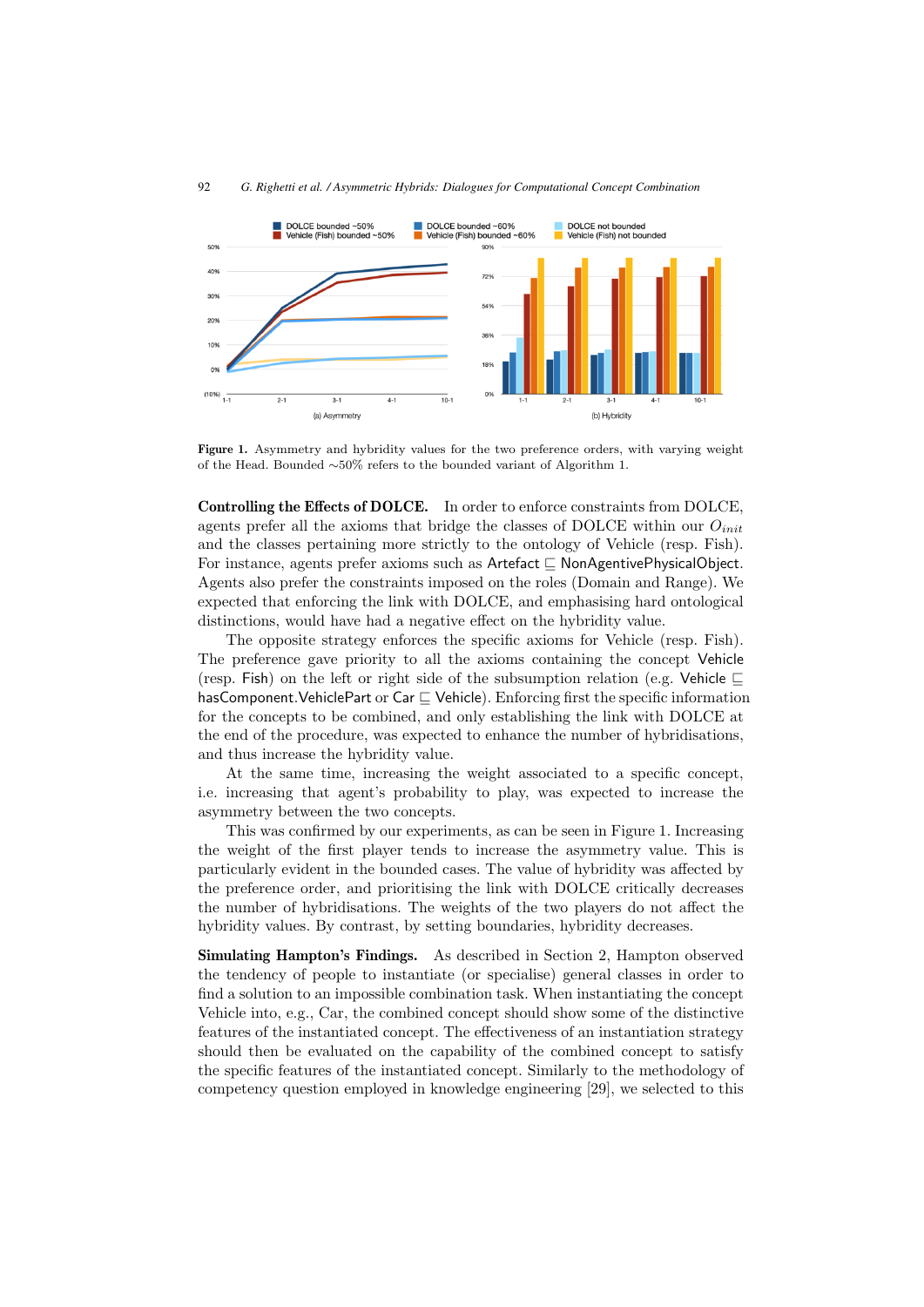|                                                   |               | Priority DOLCE Priority Vehicle/Fish | Instantiation |
|---------------------------------------------------|---------------|--------------------------------------|---------------|
| FV goes on ground                                 | $4\%$         | $2\%$                                | $100\%$       |
| FV has brake                                      |               | 0                                    | 100%          |
| FV has motor                                      |               |                                      | 100%          |
| FV has steering wheel                             |               |                                      | 100%          |
| FV has wheel                                      |               |                                      | 100%          |
| FV does not go on air or water<br>FV has not wing | $16\%$<br>18% | $2\%$<br>$4\%$                       | 100%<br>100%  |

**Table 1.** Percentage of combinations satisfying the instantiation questions, over 50 runs.

end the questions described in Table 1, which correspond to the description of the concept Car within the ontology of Vehicle.

To replicate this phenomenon within our set-up, we first include an additional axiom in our initial ontology, enforcing the FishVehicle to be also a sub-concept of Car. Then, the agent h prefers all the axioms containing information related to Car (i.e. the concept Car occurs on the right or left hand side of a subsumption). The effectiveness of this strategy is shown in Table  $1<sup>4</sup>$ . Namely, in all of 50 runs, the FishVehicle showed *all* the features associated to Car (i.e. 100%). In our tests, the weight for agent  $h$  is set to be 3, whereas the one for agent  $m$  is set to be 1; a probability of about 0.75 for agent h to take a turn. In the case of the unbounded procedure, the hybridity value was high, with an average of 0.7. The 50% bounded version, at about 0.36, cuts that value of hybridity to about half. Although one might have expected such an effect given the reduced opportunity to impose 'hybrid' information, the effect is here surprisingly strong.

Another phenomenon observed by Hampton [6] is the use of alignments. According to his findings, people tend to align the fact that fish eat food with the fact that vehicles need fuel; or, the fact that both have the capacity to move. To replicate this phenomenon, the following set of axioms was then added to the initial ontology: Food  $\equiv$  Fuel ;  $\exists$  needs. Fuel  $\equiv \exists$  eats. Food ; ∃ swimsIn.Water ≡ ∃ goesOn.(Water Air Ground) ; Water ≡ Air ; Water  $\equiv$  Ground ; Ground  $\equiv$  Air. The alignments were not, as was to be expected, consistent with the ontologies of the two players. Therefore, it was part of the weakening procedure to integrate them consistently.

We expected that introducing the alignments within our procedure would have had a positive effect on the hybridity value. This was, however, not observed within our dataset. Looking at the effects of the alignments, the main benefit observed was in terms of *feature emergence*. Introducing the alignments between Fuel and Food and between Air, Ground and Water produced in fact some mixed axioms, which were present neither in the ontology of Fish, nor in the ontology of Vehicle. Table 2 shows an example of this effect.

|                                           |    | Alignment No alignment |
|-------------------------------------------|----|------------------------|
| FV eats fuel<br>FV swims on air or ground | 12 |                        |

**Table 2.** Number of emergent features over 50 runs, on a random order, unbounded procedure.

<sup>4</sup>We report here the values for the unbounded procedure, but the result is analogous for the bounded one.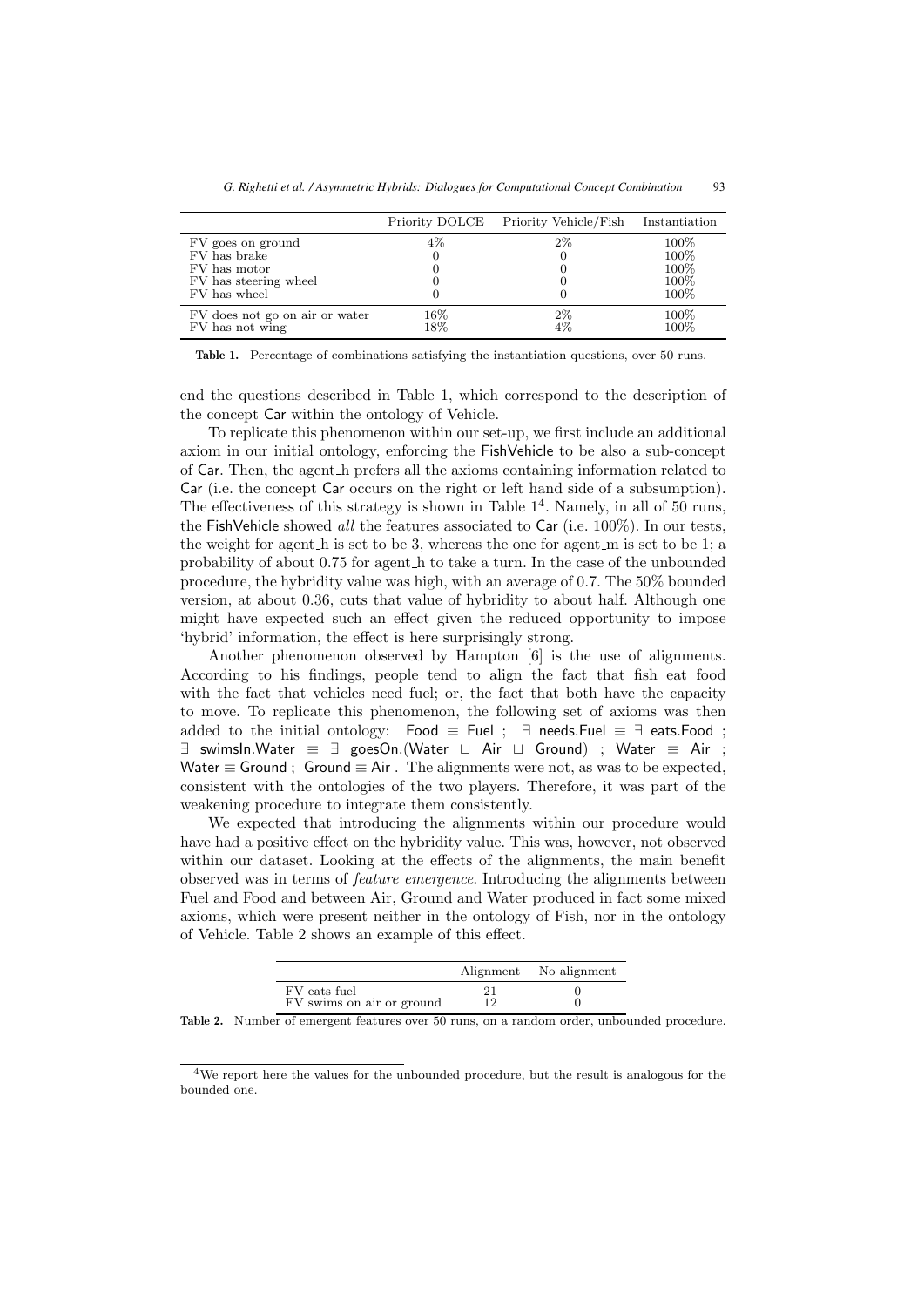#### **7. Conclusions and Future Directions**

We developed a dialogue-based algorithm for the computational generation of hybrid, sometimes considered 'impossible', combinations. Our method is inspired by the empirical research in psychology identifying human heuristics for combining concepts that lack any obvious similarities. To explore the dynamics involved in our dialogue games and to experimentally evaluate the human heuristics mentioned, we defined and implemented a number of measures including ratio of preserved information (rpi), hybridity, asymmetry of the combination, and impact of alignment with an upper ontology (here, DOLCE). In general, the unbounded dialogue game allows for the construction of 'almost perfect conjunctions' in the sense that preservation of information remains high whilst hybridity increases. This is a feature of interest more generally to ontology engineering. Further, the lack of high asymmetry in the unbounded combination can be traced back to the fact that, as Prop. 3 showed, we construct maximal combinations in this case. In contrast, the use of a bounded procedure permits to build highly asymmetrical combinations, arguably more in line with the distinction between Head and Modifier as described in cognitive psychology. As may be expected, this is obtained at the cost of a decrease in hybridity.

We also showed the flexibility of our algorithm in reproducing some of the phenomena observed in the cognitive psychology of impossible combinations, namely the use of alignments and instantiation. To simulate human concept combination in a subtler way, a more fine-grained protocol regarding evaluation of preferences, prioritisation strategies and resource-bounding should be investigated further.

#### **References**

- [1] The Office, Season 5; 2009. Episode: Cafe Disco. Warren Lieberstein and Halsted Sullivan (writers) and Randall Einhorn (director).
- [2] Murphy GL. The Big Book of Concepts. MIT press; 2002.
- [3] Rosch E. Principles of Categorization. In: Margolis E, Laurence S, editors. Concepts: Core Readings. vol. 189. MIT press; 1999. p. 189-206.
- [4] Hampton JA. Inheritance of attributes in natural concept conjunctions. Memory & Cognition. 1987;15(1):55-71.
- [5] Gibbert M, Hampton JA, Estes Z, Mazursky D. The Curious Case of the Refrigerator–TV: Similarity and Hybridization. Cognitive Science. 2012;36:992- 1018.
- [6] Hampton JA. Emergent Attributes in Combined Concepts. In: Ward TB, Smith SM, Viad J, editors. Creative thought: An investigation of conceptual structures and processes. Washington DC: APA Press; 1997. p. 83-110.
- [7] Hampton JA. Compositionality and Concepts. In: Hampton JA, Winter Y, editors. Compositionality and Concepts in Linguistics and Psychology. Cham: Springer International Publishing; 2017. p. 95-121.
- [8] Wisniewski EJ. When concepts combine. Psychonomic Bulletin & Review. 1997;4:167-83.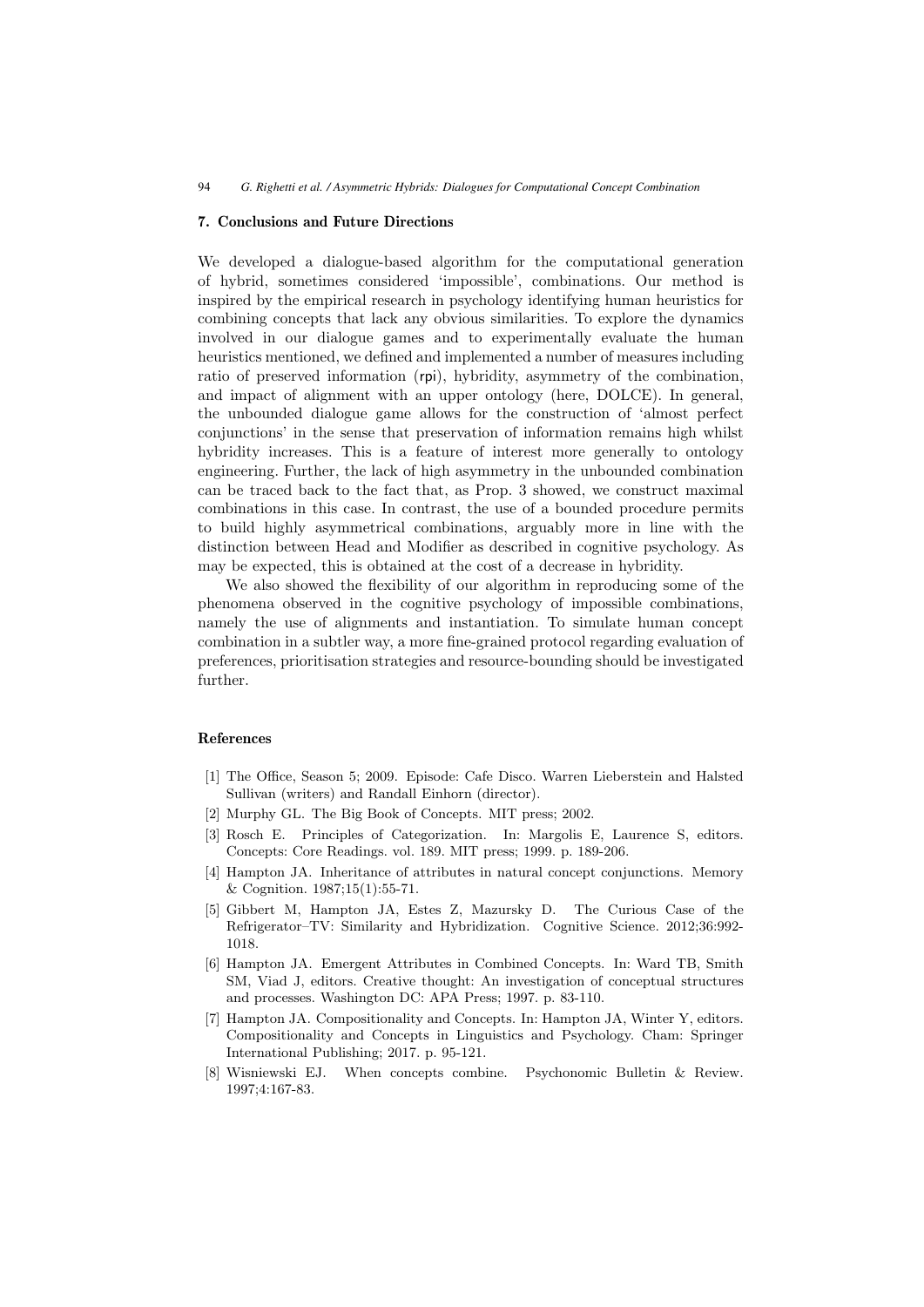- [9] Confalonieri R, Kutz O. Blending under Deconstruction: The roles of logic, ontology, and cognition in computational concept invention. Annals of Mathematics and Artificial Intelligence. 2020;(88):479-516.
- [10] Troquard N, Confalonieri R, Galliani P, Peñaloza R, Porello D, Kutz O. Repairing Ontologies via Axiom Weakening. In: Proc. of AAAI 2018; 2018. p. 1981-8.
- [11] Ontañón S, Plaza E. Amalgams: A Formal Approach for Combining Multiple Case Solutions. In: Bichindaritz I, Montani S, editors. Case-Based Reasoning. Research and Development. Berlin, Heidelberg: Springer Berlin Heidelberg; 2010. p. 257-71.
- [12] Besold TR, Kühnberger KU, Plaza E. Towards a computational- and algorithmiclevel account of concept blending using analogies and amalgams. Connection Science. 2017;29(4):387-413.
- [13] Lieto A, Pozzato GL. A description logic framework for commonsense conceptual combination integrating typicality, probabilities and cognitive heuristics. J Exp Theor Artif Intell. 2020;32(5):769-804.
- [14] Eppe M, Maclean E, Confalonieri R, Kutz O, Schorlemmer M, Plaza E, et al. A computational framework for conceptual blending. Art Int. 2018;256:105-29.
- [15] van den Berg L, Atencia M, Euzenat J. Agent ontology alignment repair through dynamic epistemic logic. In: Proc. of AAMAS 2020. ACM; 2020. p. 1422-30.
- [16] Thorn PD, Schurz G. How Category Selection Impacts Inference Reliability: Inheritance Inference From an Ecological Perspective. Cognitive Science. 2021;45(4):e12971.
- [17] Markmar AB, Gentner D. Splitting the differences: A structural alignment view of similarity. Journal of Memory and Language. 1993;32:517-35.
- [18] Costello FJ, Keane MT. Efficient creativity: Constraint-guided conceptual combination. Cognitive Science. 2000;24:299-349.
- [19] Jackendoff R. English Noun-Noun Compounds in Conceptual Semantics. In: The Semantics of Compounding. Cambridge University Press; 2016. p. 15–37.
- [20] Righetti G, Porello D, Kutz O, Troquard N, Masolo C. Pink Panthers and Toothless Tigers: Three Problems in Classification. Manchester, Sept. 10–11: CEUR-WS, Vol-2483; 2019. Proc. of the 5th Int. Workshop on Artificial Intelligence and Cognition.
- [21] Porello D, Kutz O, Righetti G, Troquard N, Galliani P, Masolo C. A Toothful of Concepts: Towards a theory of weighted concept combination. CEUR-WS, Vol-2373; 2019. Proceedings of the 32nd International Workshop on Description Logics.
- [22] Baader F, Horrocks I, Lutz C, Sattler U. An Introduction to Description Logic. Cambridge University Press; 2017.
- [23] van der Laag PRJ, Nienhuys-Cheng SH. Completeness and properness of refinement operators in inductive logic programming. The Journal of Logic Programming. 1998;34(3):201-25.
- [24] Porello D, Troquard N, Penaloza R, Confalonieri R, Galliani P, Kutz O. Two Approaches to Ontology Aggregation Based on Axiom Weakening. In: Proc. of 27th Int. Joint Conf. on Artificial Intelligence and 23rd European Conf. on Artificial Intelligence; 2018. p. 1942-8.
- [25] Confalonieri R, Galliani O Pietro Kutz, Porello D, Righetti G, Troquard N. Towards Even More Irresistible Axiom Weakening. CEUR-WS, Vol-2663; 2020. Proc. of 33rd International Workshop on Description Logics.
- [26] Masolo C, Borgo S, Gangemi A, Guarino N, Oltramari A. WonderWeb Deliverable D18. CNR; 2003.
- [27] De Deyne S, Verheyen S, Ameel E, Vanpaemel W, Dry MJ, Voorspoels W, et al. Exemplar by feature applicability matrices and other Dutch normative data for semantic concepts. Behavior Research Methods. 2008;40(4):1030-48.